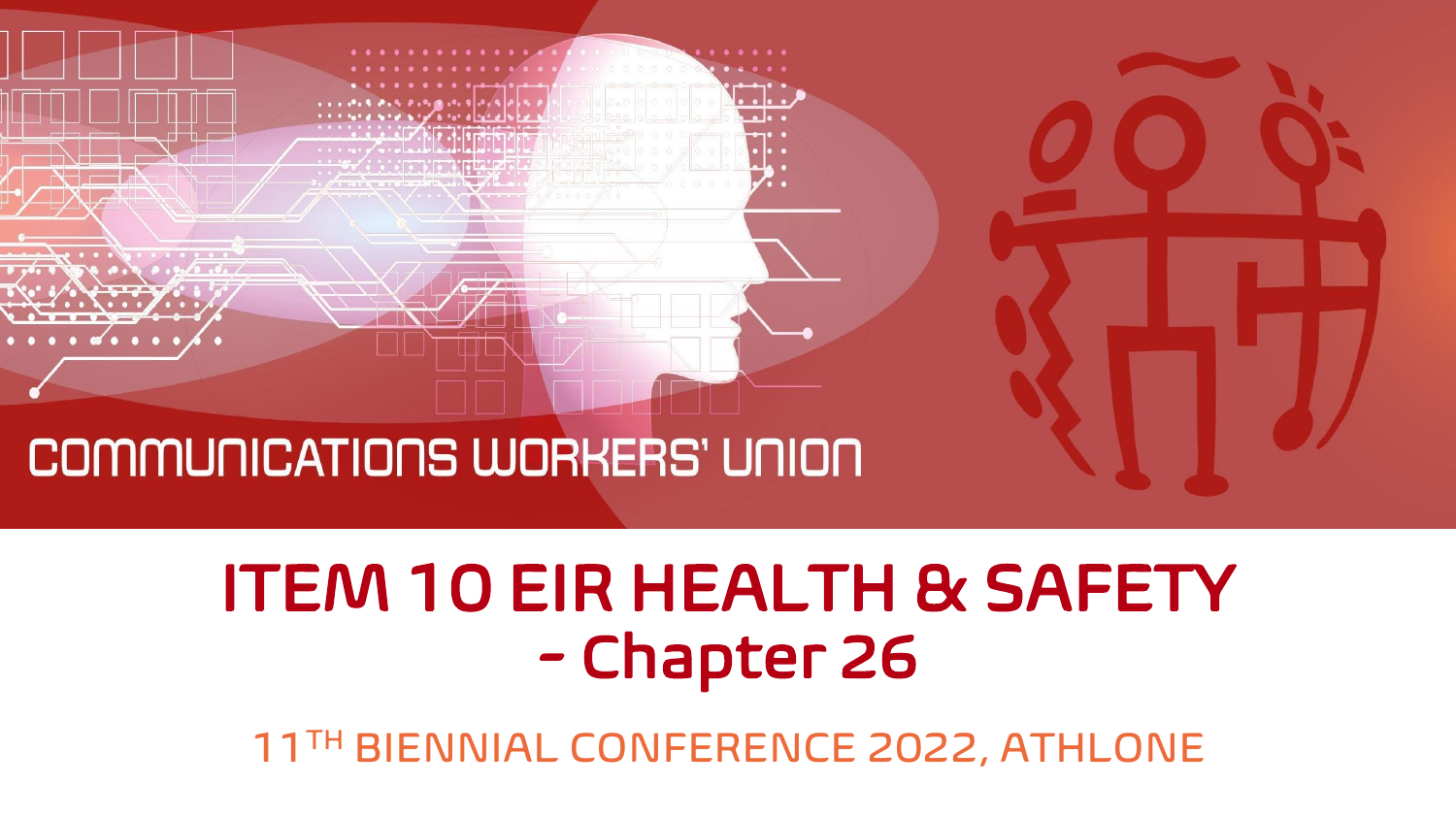

## eir Health & Safety

#### **Lead Worker Representatives and COVID**

Thanks to:

- W. Meegan
- T. Sheehan
- P. Sheridan
- P. Connolly
- D. Flannery
- R. Carton
- J. Crowley
- *D. Byrne*
- *B. McArdle*
- *G. White*
- *J. Egan (RIP)*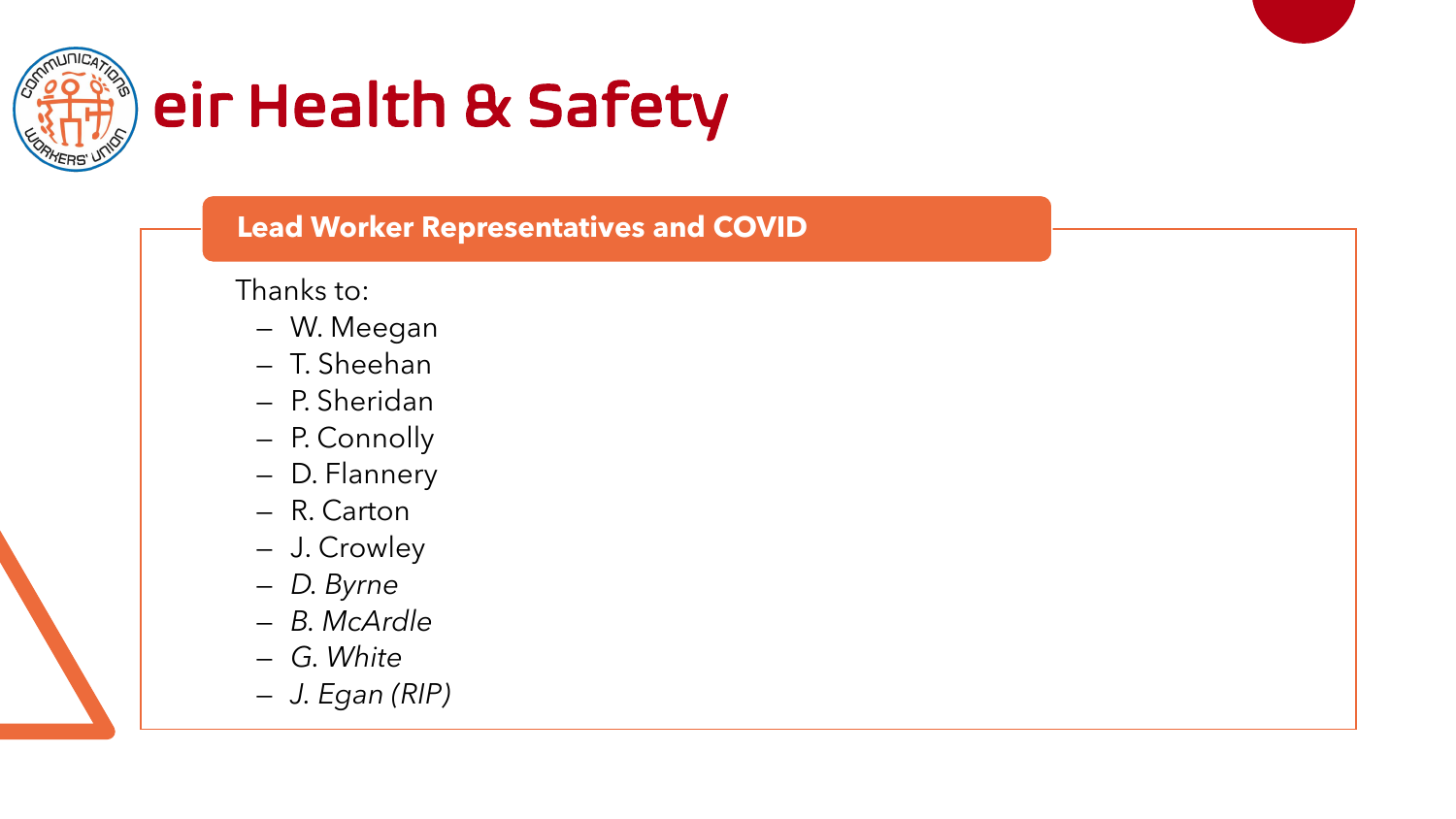

# eir Health & Safety

- Structure enabled **staff input** to SMT decisions (Project Aura)
- **COVID** Report
- **Thanks** to National Health & Safety Committee / District Committees and Safety Representatives

#### • **Sub-Group set up for additional PPE**

- (Beanie hat, fingerless gloves, snood, body warmer (under thermal)
- **Return to work**: phased and sensitive basis - undertaken in conjunction with **Agile Work Policy**



### **Top 5 incidents for 2021:**

- 1. RTAs
- 2. Slips, Trips and Falls
- 3. Manual Handling
- 4. Fall from height
- 5. Other



*In the 10-year period between 2012 and 2021, 481 people were killed in work-related accidents and thousands more badly injured. Last year alone 38 people were killed.*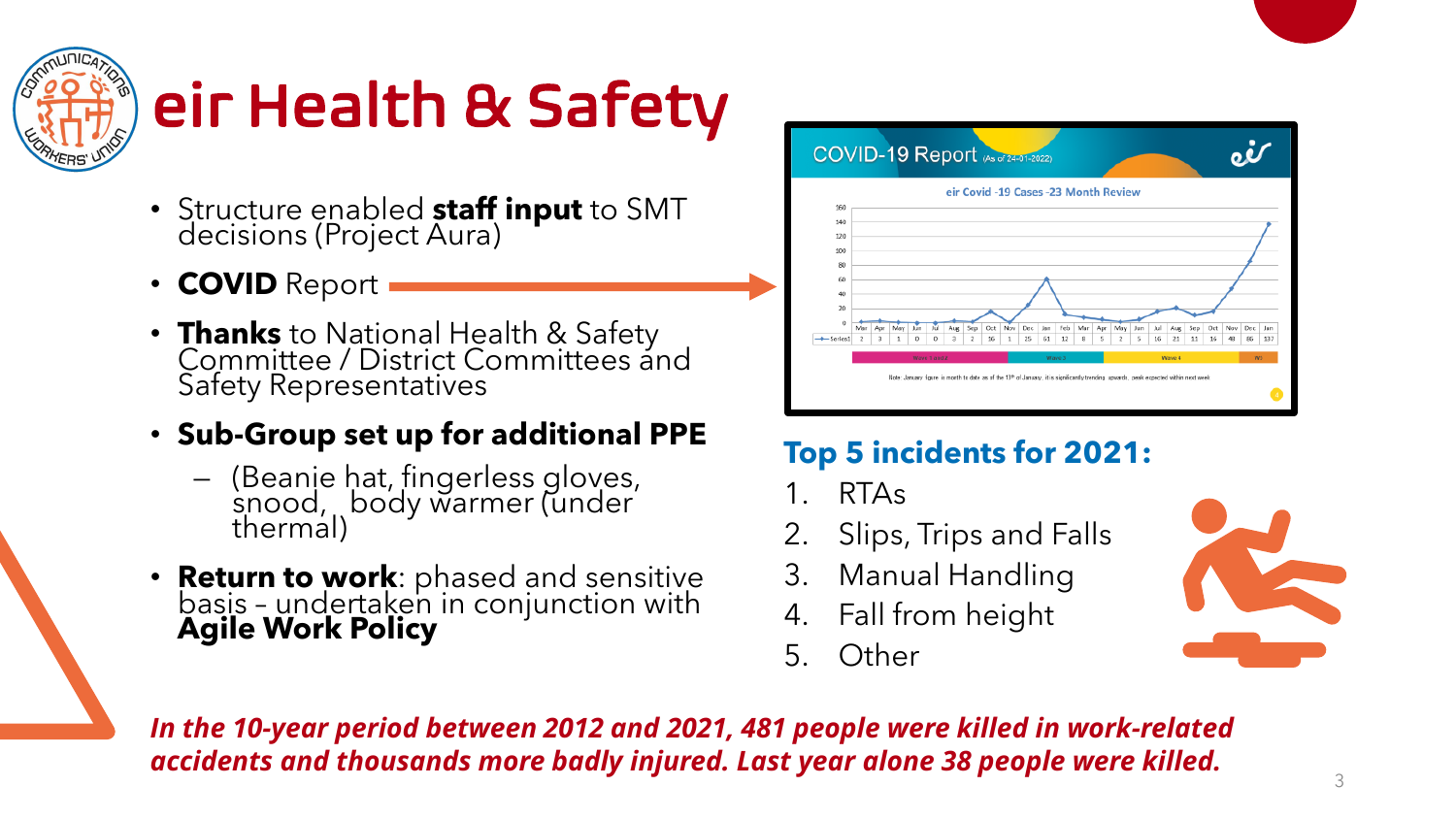

## Skin Cancer Awareness

- 1 in 4 (26.6%) of skin cancer deaths in Ireland are from the construction, outdoor and farming industry
- 71 deaths in Ireland related to sun exposure at work

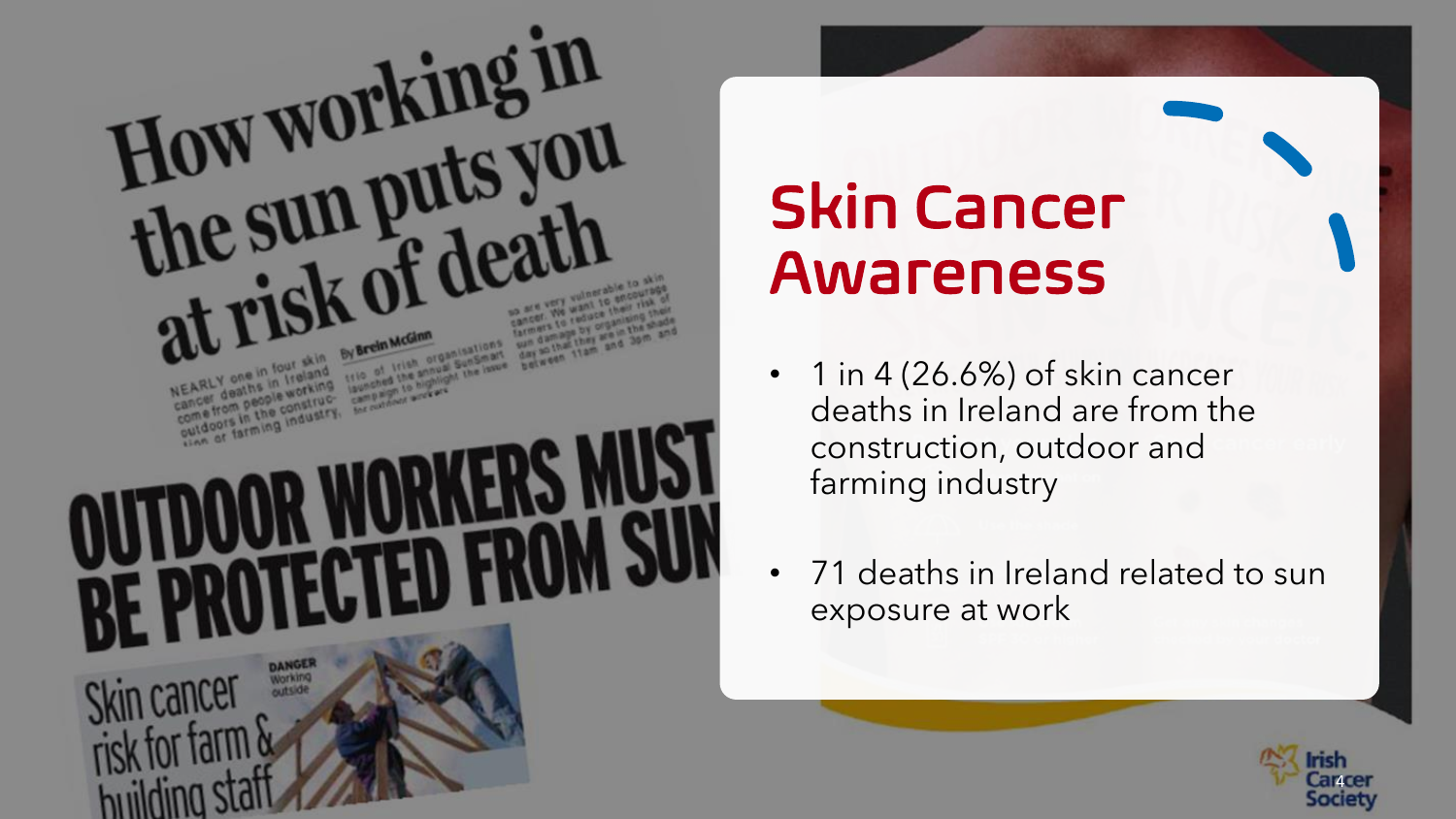

### Be "Sun Smart"

**Best Practice: UV Protection** 

**Follow the**  $5-S'$ approach: